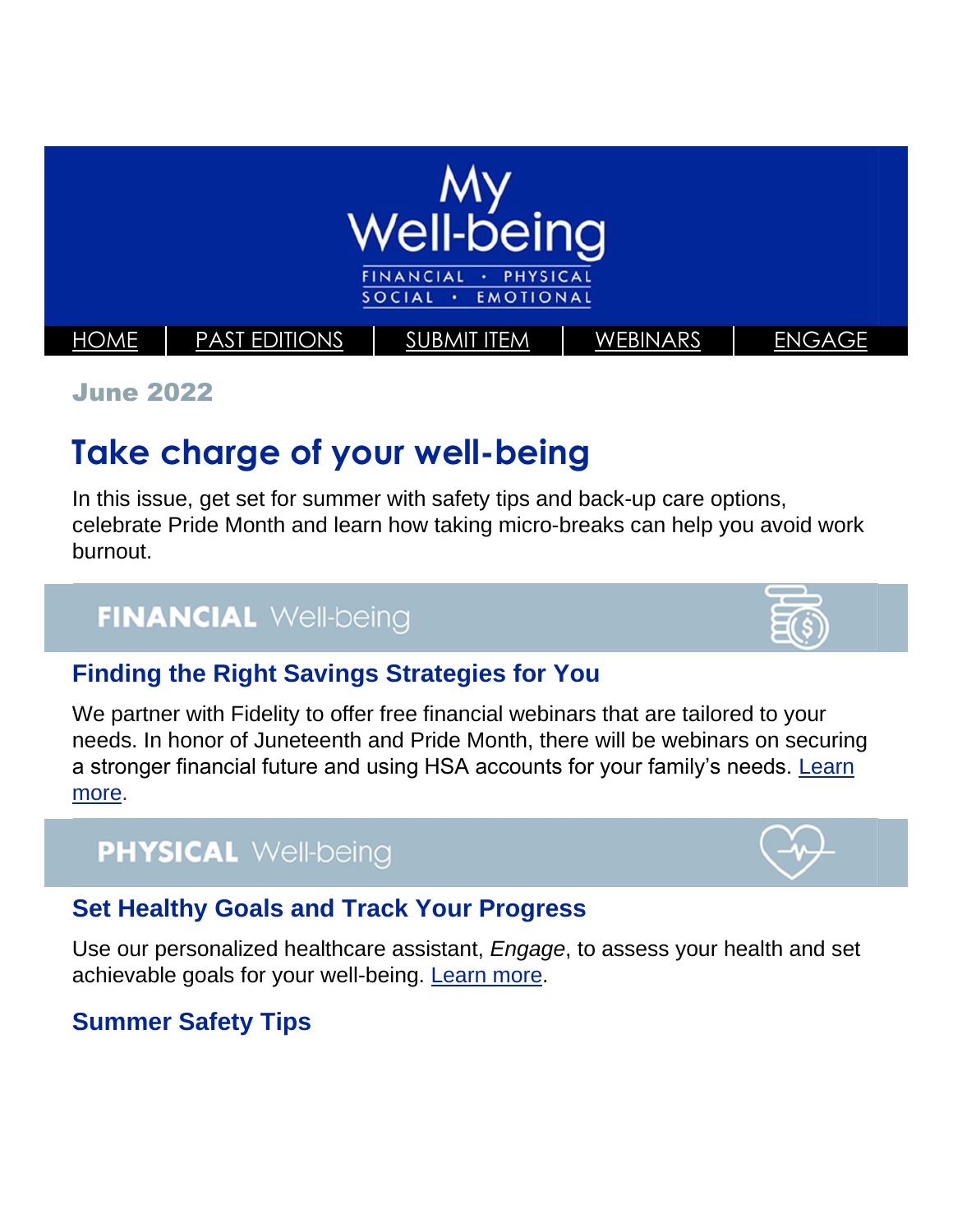Summer means long, sunny days and more time outside. Make sure you're staying safe while you enjoy the outdoors. [Learn more.](https://totalrewards.northropgrumman.com/article/135/keep-your-summer-safe)

## **SOCIAL Well-being**

### **Take Pride in Yourself**

We're celebrating Pride Month by telling employees' stories and coming together through employee-led events. [Learn more.](https://totalrewards.northropgrumman.com/article/134/happy-pride-month)

### **Understand How Inclusion Impacts Your Well-being**

We partner with Blue Ocean Brain to share micro-learning adventures that will elevate your connection with our community and strengthen our diversity, equity and inclusion. [Learn more.](https://www3.blueoceanbrain.com/g/northropgrumman/1c40a9e3/member/home)

## **EMOTIONAL Well-being**

### **Take a (Micro) Break**

Just a few moments of relaxation each day can calm your mind, ease your tension and keep burnout at bay. Join our weekly 10-minute mindfulness micro-breaks on Tuesdays and Wednesdays. [Learn more.](https://totalrewards.northropgrumman.com/article/137/heal-your-mind-from-anxiety-and-stress)

### **School's Out for Summer**

Don't stress about finding activities for your child this summer break. Check out virtual camps, virtual tutoring and back-up care that's available through our partner Bright Horizons. [Learn more.](https://totalrewards.northropgrumman.com/article/133/schools-out-for-summer)

## **ENGAGE** in your Well-being

### **You did it! Redeem Points for Rewards**

Congratulations to everyone who has earned *[Engage](https://app.engage-wellbeing.com/v2/registration/e/northrop_grumman)* Rewards Center points this quarter for completing healthy actions and well-being activities. As a reminder, you





o O o